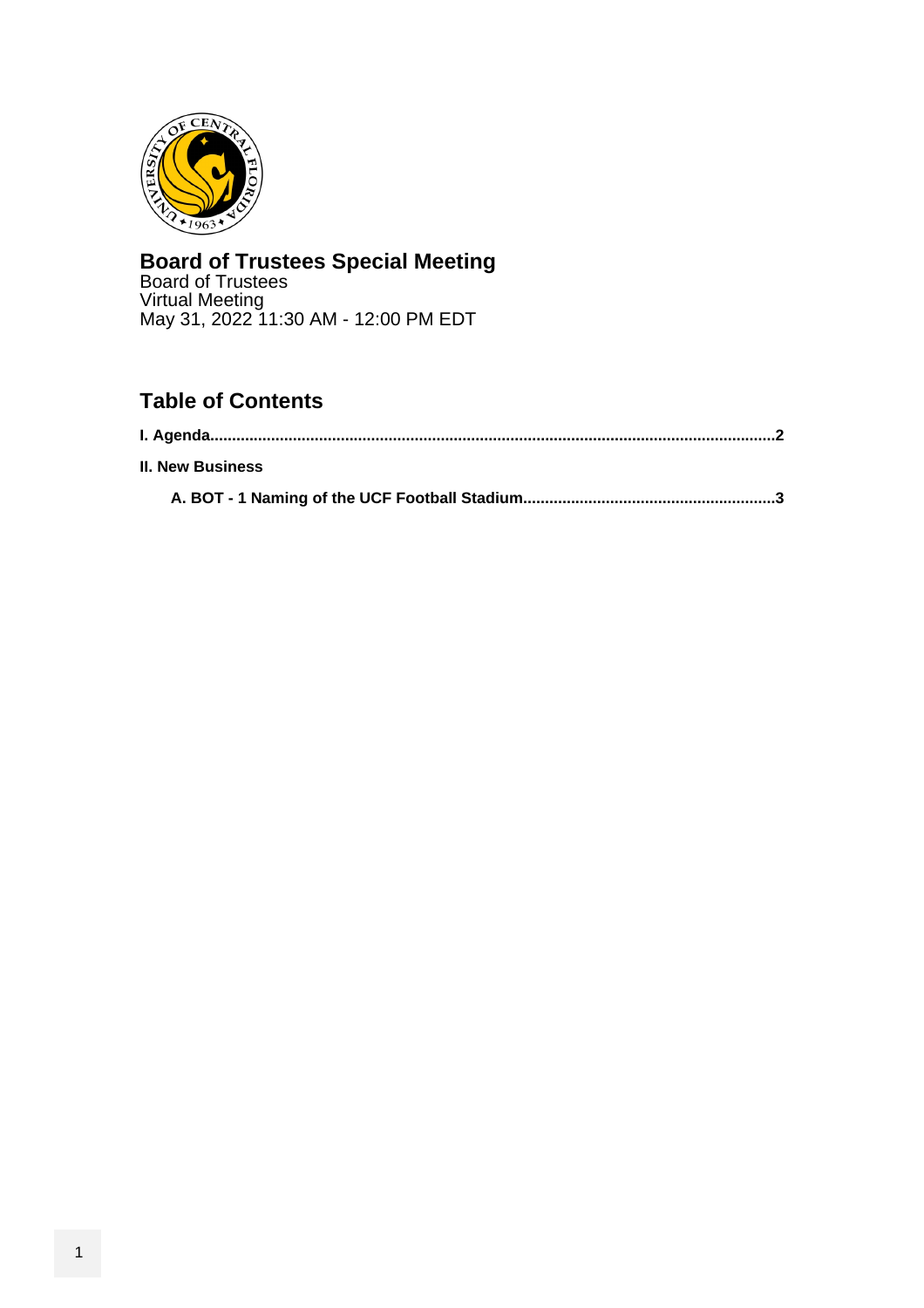<span id="page-1-0"></span>

**Board of Trustees** 

#### **Board of Trustees Special Meeting May 31, 2022 11:30 a.m. Virtual Meeting**

 **Livestream:**

<https://ucf.zoom.us/j/93488919177?pwd=cXY1emJwc29BK29kZ2dUS1l5LzFtUT09>  **Webinar ID:** 934 8891 9177

**Conference Call Number**: +1 301 715 8592; meeting ID 934 8891 9177

# **AGENDA**

| 1. Call to Order and Welcome | Alex Martins, Chair, UCF Board of Trustees                                                       |  |  |
|------------------------------|--------------------------------------------------------------------------------------------------|--|--|
| 2. Roll Call                 | Karen Monteleone, Assistant Vice President,<br><b>Board Relations</b>                            |  |  |
| 3. Public Comment            | Karen Monteleone                                                                                 |  |  |
| 4. New Business              | <b>Chair Martins</b>                                                                             |  |  |
| $BOT - 1$                    | Naming of the UCF Football Stadium<br>Terry Mohajir, Vice President and Director of<br>Athletics |  |  |
| 5. Adjournment               | <b>Chair Martins</b>                                                                             |  |  |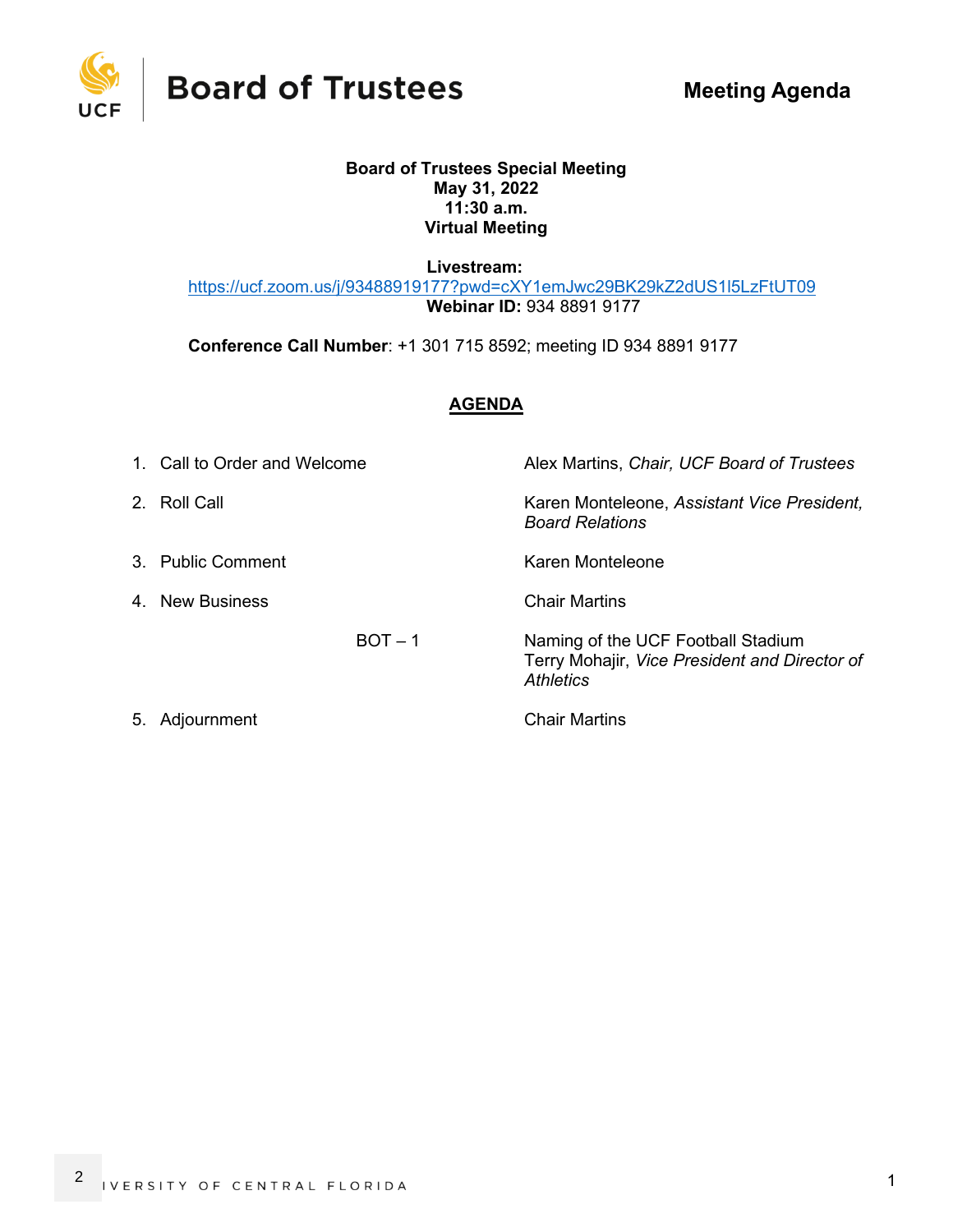<span id="page-2-0"></span>

#### **Board of Trustees Special Meeting | May 31, 2022**

| <b>BOT-1:</b> Naming of the UCF Football Stadium |                    |                                          |              |  |               |  |
|--------------------------------------------------|--------------------|------------------------------------------|--------------|--|---------------|--|
|                                                  | <b>Information</b> | <b>Discussion</b>                        |              |  | <b>Action</b> |  |
|                                                  |                    | <b>Meeting Date for Upcoming Action:</b> | May 31, 2022 |  |               |  |
|                                                  |                    |                                          |              |  |               |  |

# **Purpose and Issues to be Considered:**

Approve the naming of the UCF Football Stadium, "FBC Mortgage Stadium," pursuant to the qualified sponsorship agreement between UCF Athletics Association, Inc. ("UCFAA") and FBC Mortgage, LLC ("FBC").

## **Background Information:**

**FBC Mortgage, LLC** ("FBC") is a Top 20 National Mortgage Lender headquartered in Orlando, Florida. FBC is licensed in 48 states and has over 1,000 team members nationwide. FBC specializes in residential mortgage lending through retail and wholesale / correspondent channels and offers purchase, refinance, construction, and renovation loans. FBC focuses on providing customers and business partners with industry best practices and service. Many of the nation's largest real estate firms and home builders rely on FBC for their mortgage needs, along with a large referral base of satisfied past customers. FBC has won numerous national awards for its strong company culture and outstanding service, such as the Top 100 Mortgage Company, Best in Loan Delivery, Top Company for Working Families, and is consistently ranked as a Best Place to Work.

Recently UCFAA identified and began negotiations with FBC as a potential naming rights partner. The final value of the qualified sponsorship totals \$19.5 million over a 10-year period. If the naming is approved, UCFAA would execute the agreement and it will become effective July 1, 2022 and extend for ten years.

UCFAA shall have the absolute right to terminate the Agreement in the event the entity fails a financial diligence assessment. The diligence assessment shall last for 30 days and shall commence upon the execution of the agreement.

BOG Regulation 9.005 requires the Board of Trustees to consider the naming of a university facility at a noticed meeting as a non-consent agenda item.

The UCF Foundation is responsible for the applicable donor recognition of gifts made to benefit the University. In keeping with best practice, the UCF Foundation researched FBC and its principals regarding personal background, reputation, and brand prior to UCFAA finalizing negotiations and bringing this matter to the Board of Trustees.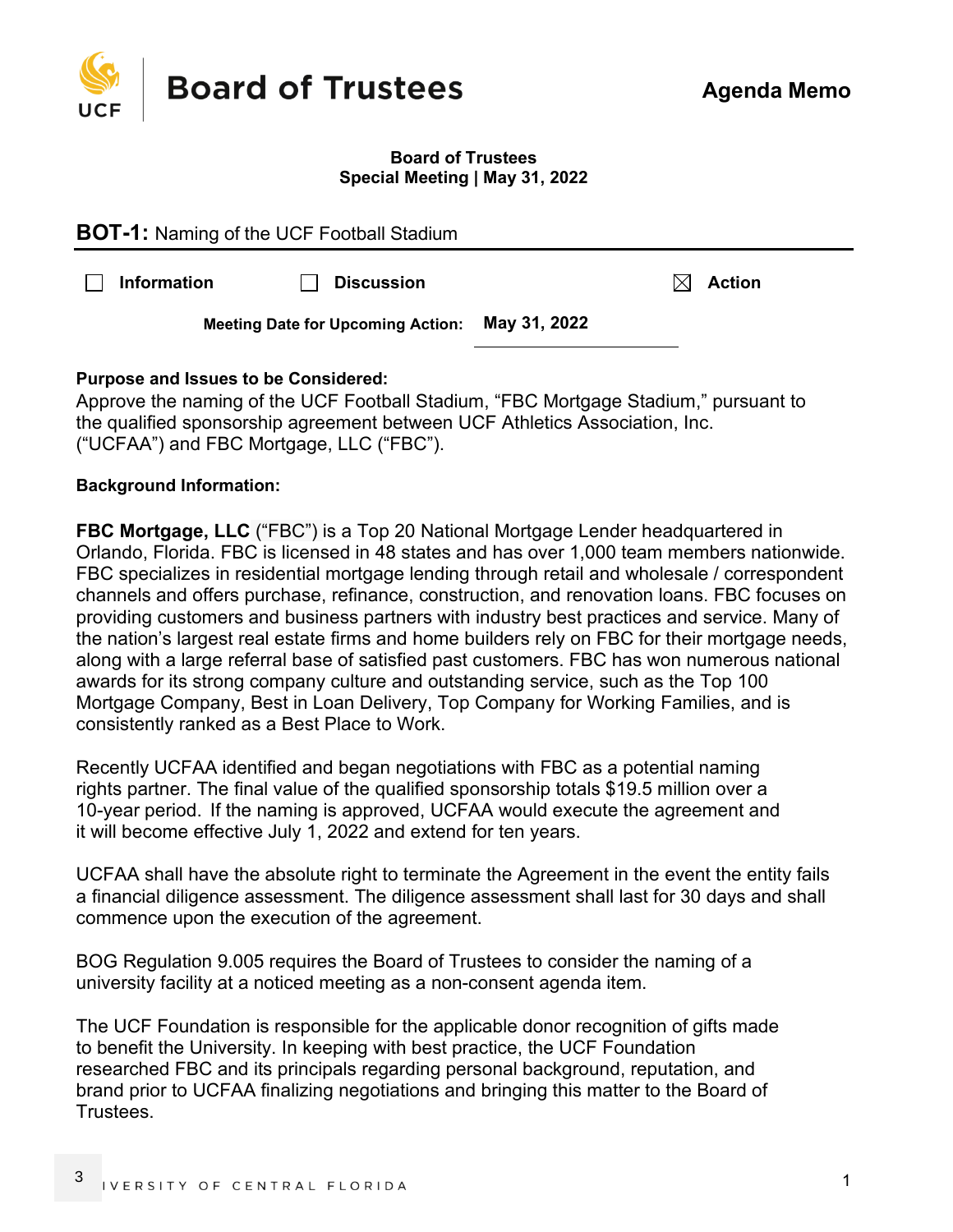

#### **Recommended Action:**

Approve naming the football stadium **FBC Mortgage Stadium** for the term of agreement between UCFAA and FBC Mortgage, LLC.

#### **Alternatives to Decision:**

Decline approving the proposed naming of the Stadium and request that UCFAA identify a different stadium naming partner.

#### **Fiscal Impact and Source of Funding:**

FBC will pay \$19.5 million to UCFAA over the ten-year term.

#### **Authority for Board of Trustees Action:**

Board of Governors Regulation 1.001, University Board of Trustees Powers and Duties Board of Governors Regulation 9.005, Naming of Buildings and Facilities UCF Board of Trustees Policy, Naming of Buildings and Facilities

# Contract Reviewed/Approved by General Counsel □ N/A  $\boxtimes$

Jordan Clark, Associate General Counsel, UCF and Chief Legal Counsel UCFAA

## **Committee Chair or Chair of the Board has approved adding this item to the agenda**

**Submitted by:**  Terry Mohajir, Vice President and Director of Athletics

## **Supporting Documentation:**

Attachment A: Summary of Agreement

#### **Facilitators/Presenters:**

Terry Mohajir, Vice President and Director of Athletics Terry Donovan, Senior Executive Associate Athletics Director and CFO Jordan Clark, Associate General Counsel